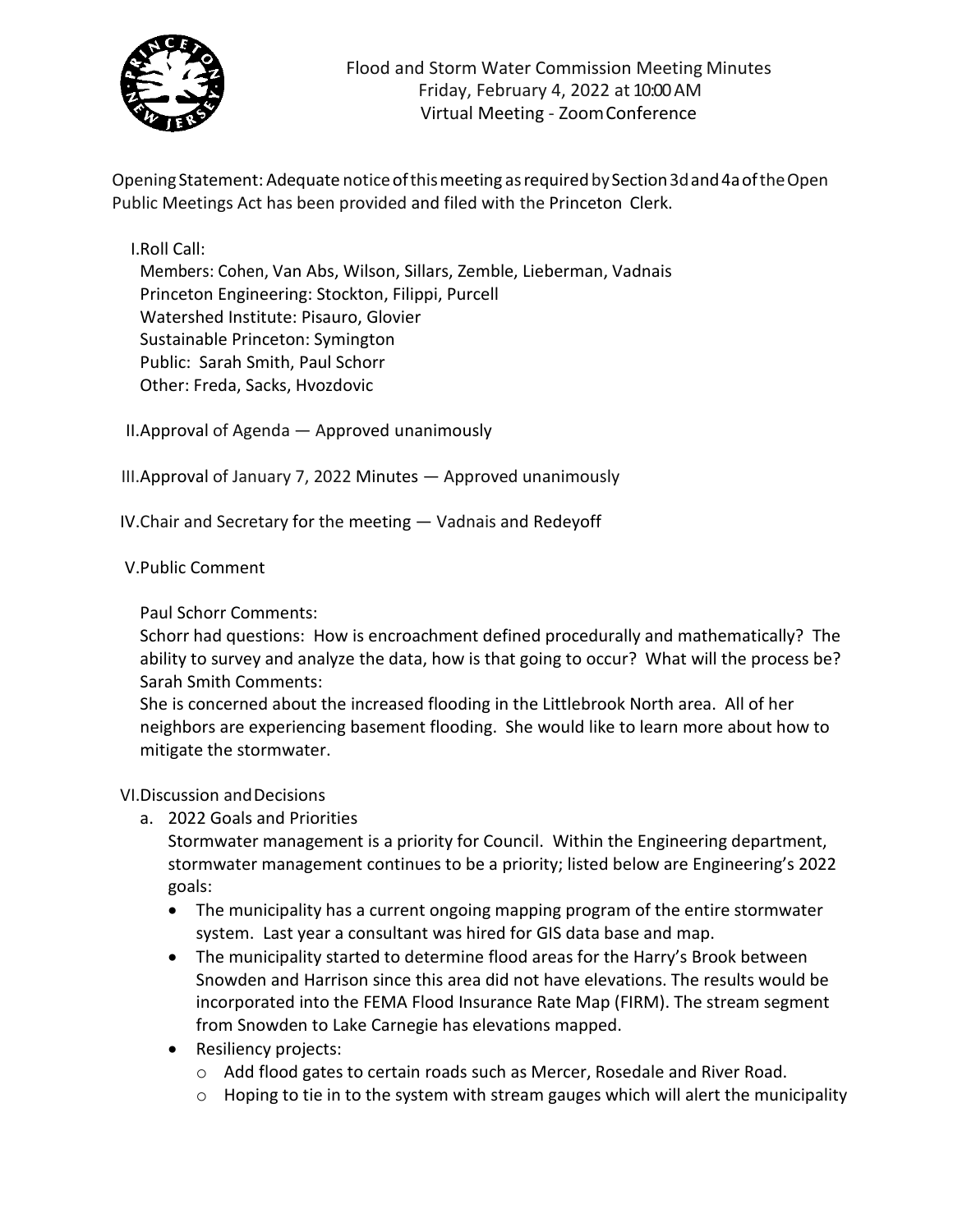when water rises.

- Continue developing the Stormwater Mitigation Plan.
- Update Utility Element of the Master Plan which includes the stormwater management plan.
- Interviews to hire a consultant for the Stormwater Utility Feasibility Study.
- (5) hard infrastructure stormwater improvement projects:
	- o Harry's Brook
	- o Stabilizing Stony Brook bank at 206/Mercer
	- o Culvert replacement on Riverside Drive East.
	- o Culvert replacement at Randall and Meadowbrook.
	- o Regional basin work.
	- o Bridge inspection by the County.

The Engineering Department is planning to focus their efforts on the above-mentioned goals with the assistance of the Flood and Stormwater Commission.

Staff is also conducting a forensic review of 2020 Stormwater Ordinance updates to determine how these are working for individual properties and how well they are benefitting the municipality. Staff will step back and assess areas of concern and future steps.

- Cohen
	- $\div$  Cohen is 100% behind staff's goals.
	- Goal for Council is to understand permitted use of Green Acres Open Space as part of the Mitigation Plan. Currently, stormwater management facilities are not permitted in Green Acres preserve open space regardless of green or gray, unless they manage stormwater from within the park. Using park (ROSI) land to manage stormwater from outside the park is currently considered a diversion of property required State House Commission approval. Van Abs recommends contacting Andrew Tabas at NJ Future, as Jersey Water Works has been working on this issue for several years with Green Acres.
- **Stockton** 
	- $\cdot$  Engineering has two types of road projects:
		- $\circ$  Resurfacing program can't commit to do additional stormwater management detention/retention on these maintenance projects.
		- o Full reconstruction projects Witherspoon is a full reconstruction project. Look at all utilities underground to make sure they are brought up to standards. Also look at any additional stormwater improvement measures.
		- o Look at each project individually to see if improvements can be made.
	- ❖ Education/outreach opportunities.
	- Need big picture, comprehensive plan with narrative to present to the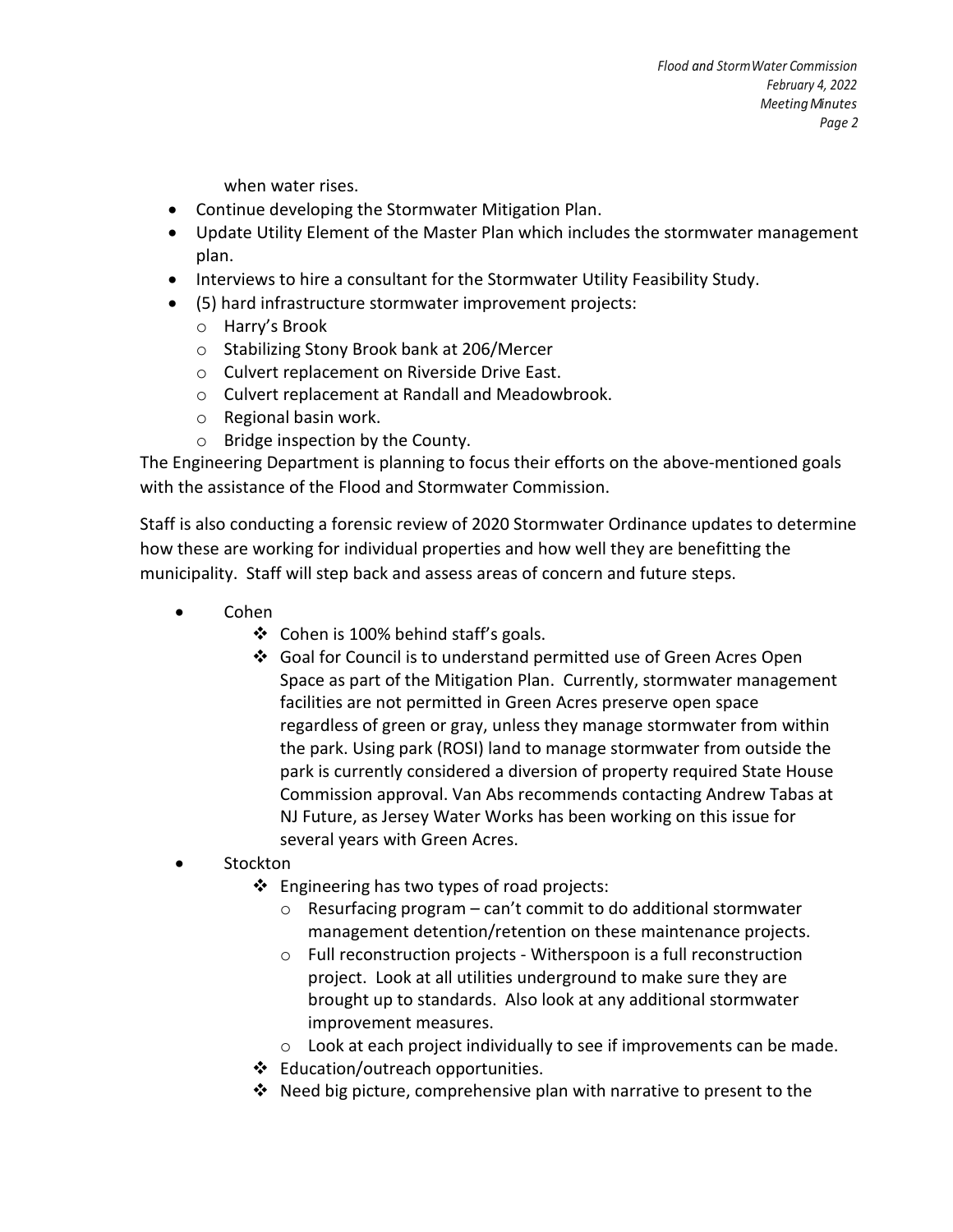community. This should be a priority for the committee.

- $\div$  Staff's priorities are Utility Element, Stormwater Utility Feasibility Study and Stormwater Mitigation Plan; these three together should create a very aggressive comprehensive plan.
- Princeton Shopping Center redevelopment is a few years out. Review all options.
- Possibly look at our Zoning regulations, is the current use of percent impervious coverage still appropriate?
- b. Municipal Update:

## Cohen – No report

Stockton – Municipality has a new Open Space Manager (Cindy Taylor) and one of her priorities is to produce an Environmental Resource Inventory which will lead to opportunities to make improvements to our open space.

- c. Redevelopment of Stormwater Ordinance
	- Cohen Meeting was cancelled and will be rescheduled; should determine messaging first before scheduling the meeting.
	- Sacks initial thoughts were that the ordinance was related to the affordable housing project and now it is addressed. We need to see real data and determine how it relates to the bigger picture. Council needs clarity from the committee whether they want to go forward with the ordinance.
	- Cohen would like to push forward with the ordinance and start the education, dialogue process now. The Mitigation Plan, Utility Feasibility Study are the priorities but work should continue on the ordinance.
	- A simple communication plan presented to the community is needed. It should include two questions, what have we already accomplished and what do we want to accomplish?
	- Leave the ordinance on the committee's agenda for now.
	- Wilson will present a simple outline and work plan to determine if the committee wants to go forward.
	- d. Stormwater Flow Mapping
	- Sanitary and sewer mapping is happening now through a pilot program run by a consultant; we should be getting results soon.
	- For the University modeling project of the Stony Brook watershed, PU is developing a website to share information and gather information.
	- CAPERS Team is finished, what is left is in-person follow-up for areas that information was not available on google maps.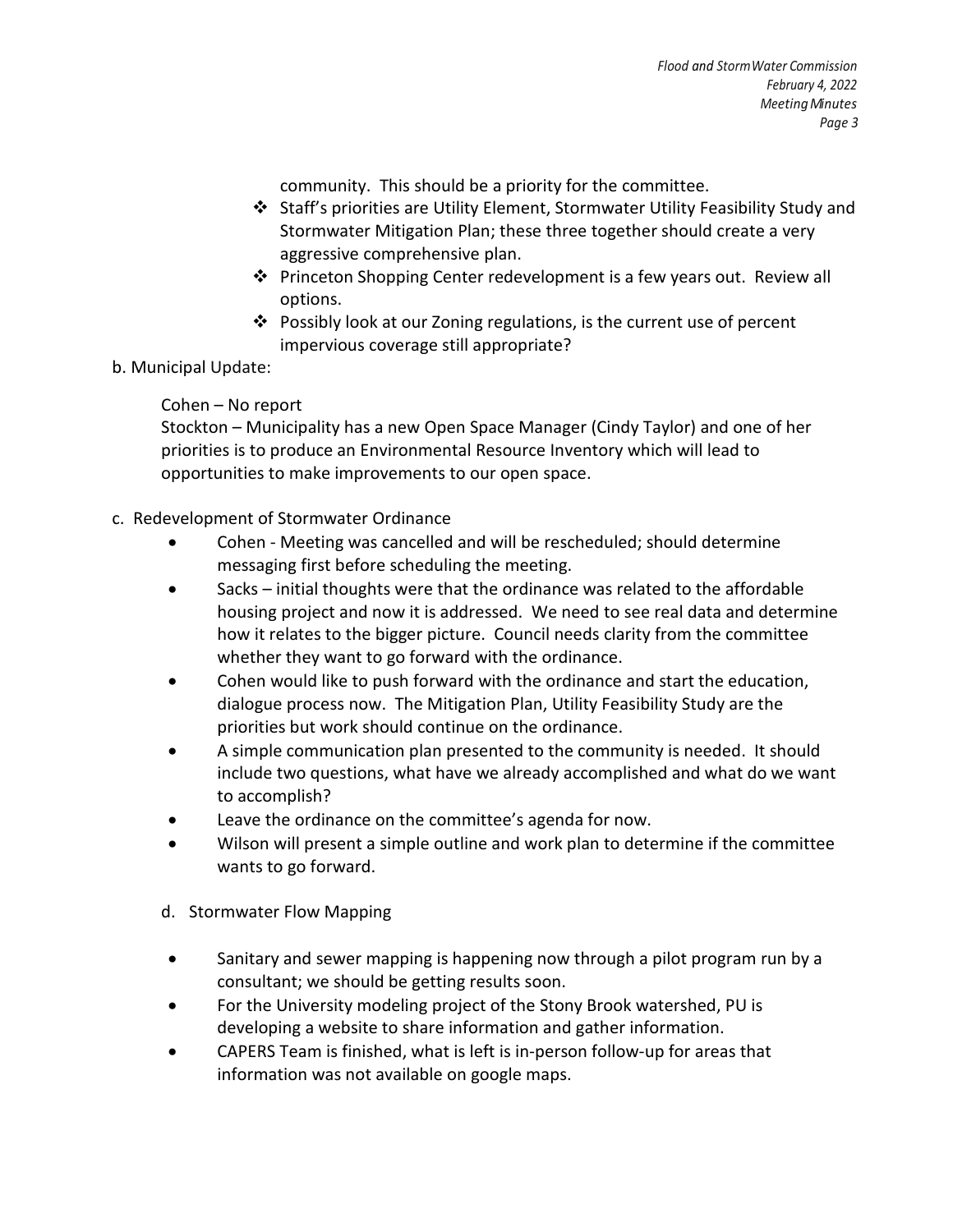- e. Stormwater Utility Feasibility Study
- Starting interview process next week with three consultants for the feasibility study. Decision will be made by end of the month. Project is proposed to start in March.
- 2022 DEP watershed restoration/nonpoint source grant program is concentrating on the northeast part of the state with the Delaware River basin and the Passaic and Hackensack watersheds. Princeton area is not included in this round.
- f. Master Plan / Utility Element / Mitigation Plan
- The Master Plan consultant contract is still being finalized through the Planning Board.
- What other things would we need to do to update the Utility Element?
	- o Our Open Space manager is working on an Environmental Resource Inventory and part of that would include inventory of the class IV Dams which are stormwater detention facilities. First goal is to determine the location of the dams.
	- o Appendix to the Utility Element which is the Stormwater Management Plan for the Boro and Township, needs to be harmonized; a draft version is available.
	- o Cohen made a request to review the old Utility Element and check off things we are working on and identify gaps and strategy for going forward. Sewer Committee and Council (5G) will need to participate in the process.
- g. Stormwater Mitigation Plan more to share at next meeting.

Cohen – Resolution

- The Watershed Institute is working on a resolution asking the state to discontinue the RSIS exemption from site plan standards and to ask that projects abide by the same rules as other development projects. Council has to act on this but would like committee input.
- Motion to pass the Resolution, all in favor, passed. Recommended to Council to pass the Resolution.

VII. Reports from Liaisons

- Princeton Environmental Commission (Zemble)
	- o Reviewed the Terhune development and PEC would like the developer to revisit the tree removal plan to save the more matures trees and to reduce the impact of the stormwater to Harry's Brook watershed. Suggestions were to add a green roof and relocate the underground system.
	- o Will attach PEC reports in the future.
	- $\circ$  2022 Goals:
		- Continue open space assessment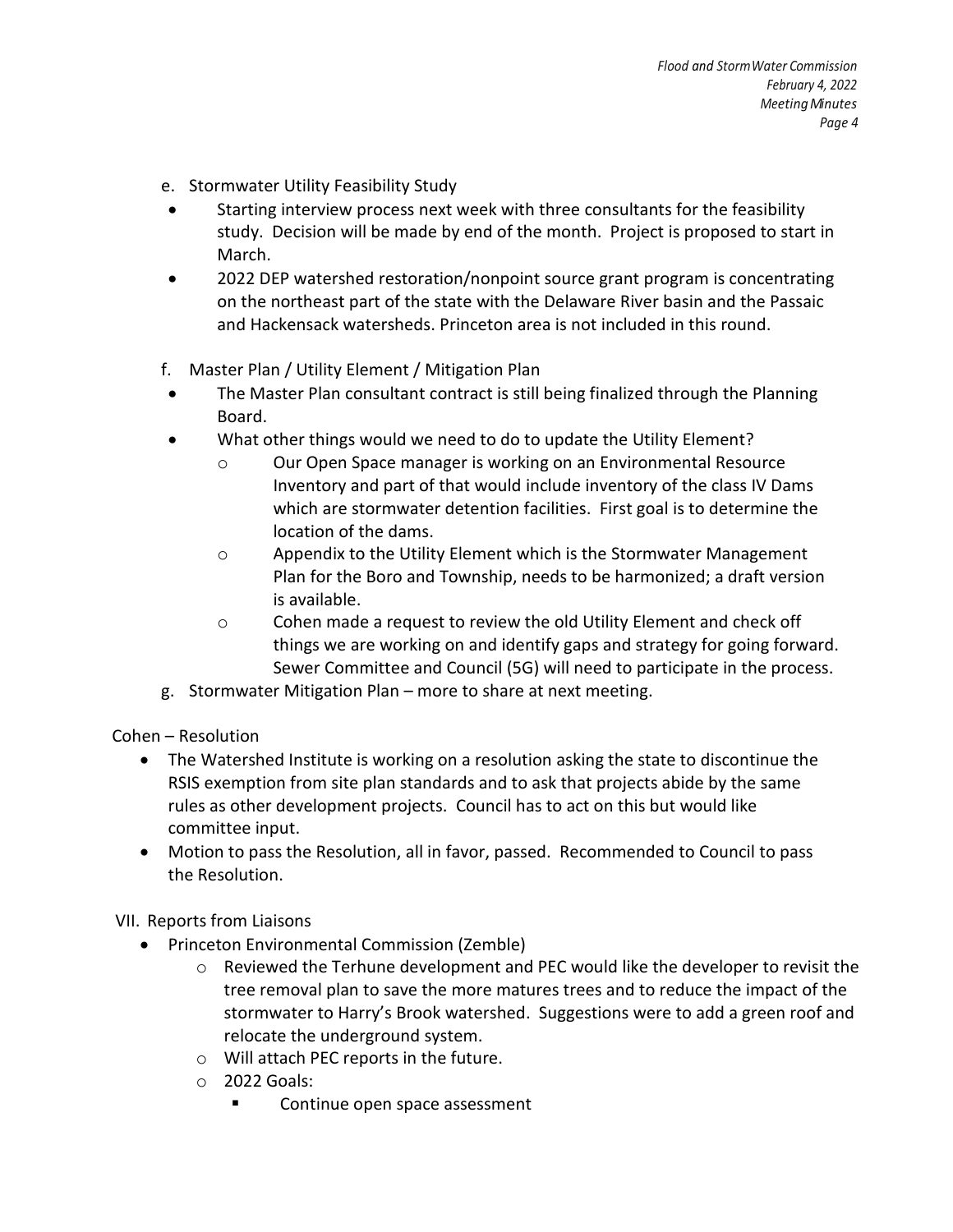- **Educating public on the plastic laws**
- **EXECONTITY CONTINUE THE SUSTAINABLE IN ASSESSM**
- **Non-toxic sprays**
- **Example 1** Safety of drinking water
- **Educating public on energy plans**
- Sustainable Princeton (Symington)
	- o Capers Team would like to assist in any GIS mapping projects.
	- o 2022 Speaker Series now called Sustainable Minds. Presentation topics are:
		- **Exercise Stormwater**
		- **E** Community Solar
		- **Building Decarbonization**
- SPRAB Meeting

Council dissolved the committee. Planning board is establishing an ad hoc committee to discuss the purpose and responsibilities of the new committee.

Adjournment at 11:48 AM Next meeting is Friday, March 4, 2022 at 10:00 AM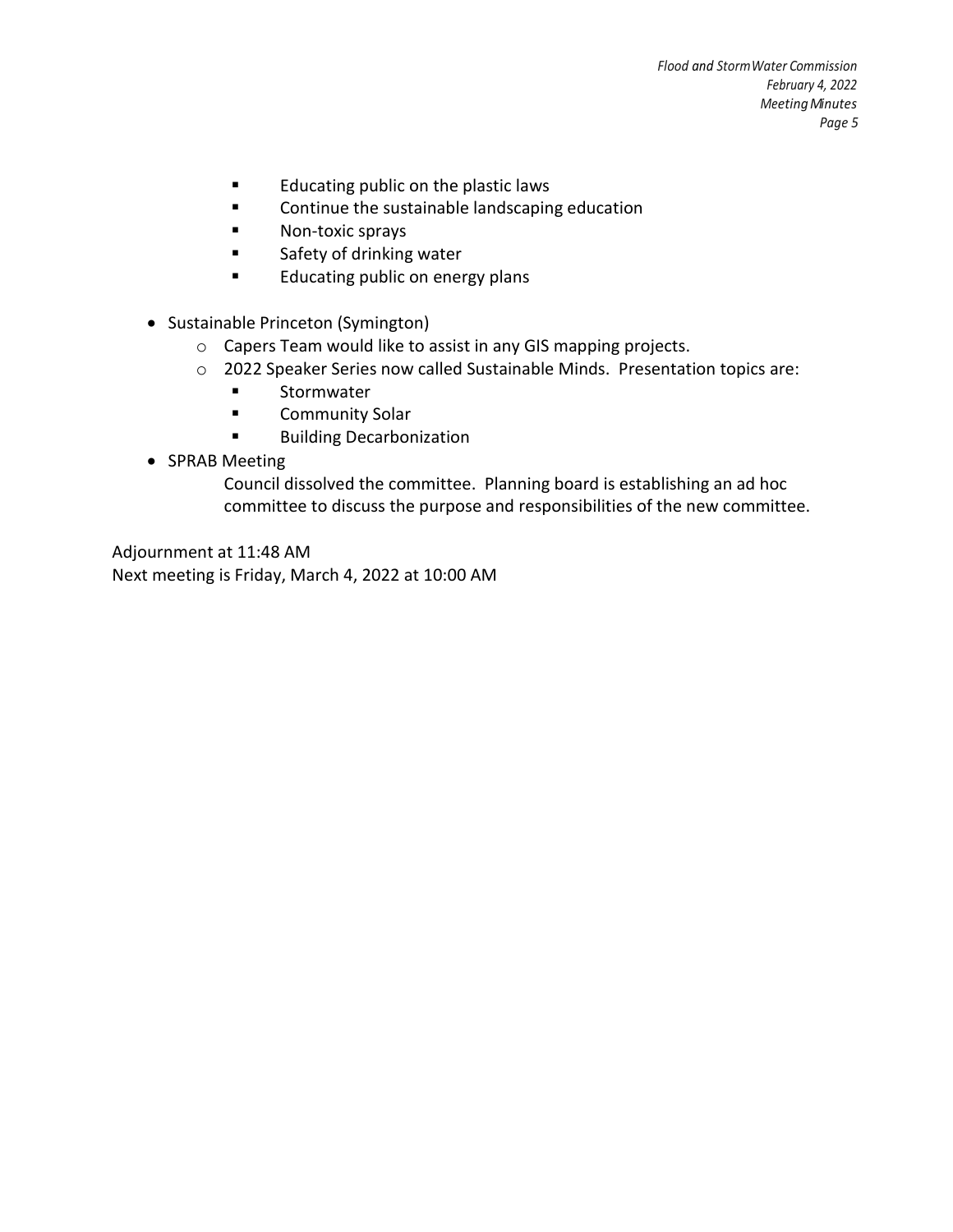

# *Municipality of Princeton*

*Witherspoon Hall 400 Witherspoon Street Princeton, NJ 08540-3496*

*Telephone (609)924-5704 Fax: (609) 688-2031*

#### **PRINCETON ENVIRONMENTAL COMMISSION**

| To:   | <b>Princeton Planning Board Members</b><br>Michael LaPlace, Planning Director                                                                                                       |
|-------|-------------------------------------------------------------------------------------------------------------------------------------------------------------------------------------|
| From: | Tammy L Sands $\sim$ Chair, Princeton Environmental Commission                                                                                                                      |
| Date: | January 26, 2022                                                                                                                                                                    |
| Re:   | Terhune Development Urban Renewal<br>Preliminary/Final Major Site Plan<br>North Harrison Street and Terhune Road<br>Block 7401, Lots 1.102 & 1.02, Zone H/T RDZ<br>File #P2121-131P |

In accordance with the legal authority and responsibility of the Princeton Environmental Commission (PEC), we have conducted a review of the application materials provided to the Commission by the Town of Princeton. These include, but are not limited to, architectural drawings prepared by Harry T. Osborne, dated 10/20/2021; Site Plan and engineering drawings, along with the Stormwater Management Report, Stormwater Management Facilities Operation & Maintenance Manual, dated 10/14/2021, and the Environmental Information Statement, 10/2021 prepared by Paulus, Sokolowski and Sartor, LLC; the Green Development Checklist; and the Tree Removal Plan & Schedule, dated 11/16/21.

#### **PROJECT DESCRIPTION**

This project, The Harrison/Terhune Redevelopment Plan, is a portion of the North Harrison Redevelopment Area establishing the Harrison/Terhune Zone (H/TRZ). The Applicant proposes a four-story, 125-unit apartment building, ranging from one to three bedrooms. Twenty-five units (20%) will be set aside as affordable (low and moderate-income) housing. Each unit has a balcony or patio.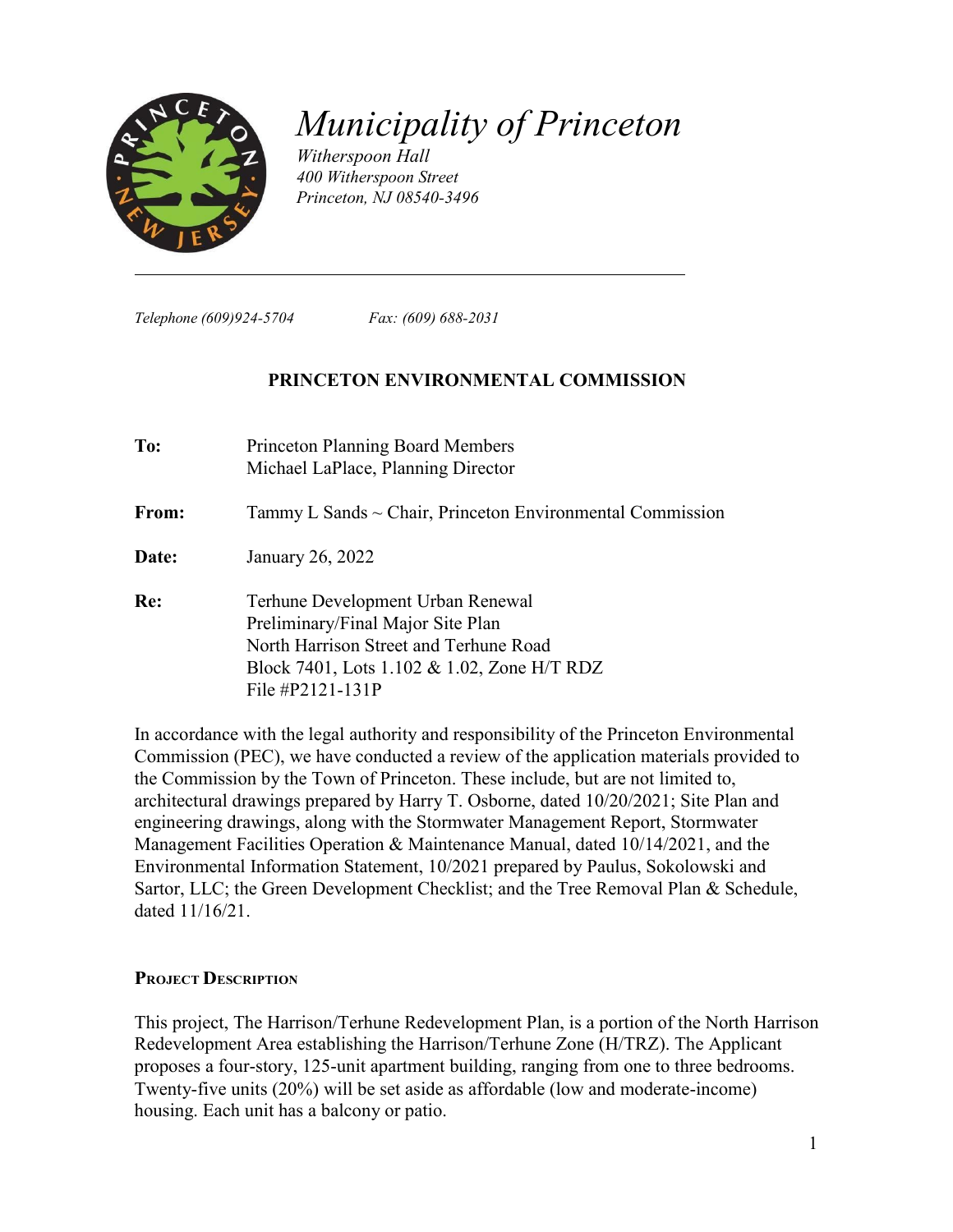The project comprises close to six acres of non-developed, mostly wooded land. A new bicycle pathway will be constructed connecting Terhune Road to the shopping center along the eastern perimeter, and a new pedestrian pathway will lead from the building south to the shopping center. A new permeable asphalt road and concrete sidewalk will be constructed by others along the east side of the bike pathway.

Covered bike storage will be provided around the site for visitor and resident use. Fifteen electric bike charging stations will be provided.

Two-hundred-sixteen parking places are required by ordinance for this project. The Applicant requests a de minimus exception to provide only 163 surface spaces. Fifteen electric vehicle charging stations will be installed at the time of construction, with conduit placed to provide ten additional chargers. Eight parking spaces will be reserved for car-sharing service.

Space is indicated on the roof plan for future photo-voltaic panels. Two small roofs near the south entrance and the roof on the trash enclosure will be green roofs.

Exterior spaces include a dog run, a dog park, a playground, patios, and other seating.

There are two tributaries of Harry's Brook in close proximity to this project. One is across Terhune Road and the other runs through Grover Park. Stormwater management includes permeable pavers, five bioretention basins and two open-bottom underground detention systems. It should be noted that the neighborhood just downstream from this project has existing flooding issues. The infamous Flood House, that was demolished due to constant flooding, existed in that neighborhood.

# **EXECUTIVE SUMMARY**

The PEC recognizes the efforts of the design team to create a green project and applauds the Applicant for striving to achieve ENERGY STAR Multifamily New Construction and Zero Ready Home Program certification. Providing car-sharing spaces is a positive step in reducing impervious surfaces, as are permeable bikeways and parking spaces. Along with these measures, the PEC recommends the planning board request the following to help advance the goals of Princeton's Climate Action Plan:

# BUILDING + ENERGY

- 1. Make the project all-electric, except for the emergency generator.
- 2. Design the project to meet PHIUS+ Certification.
- 3. Design the project to meet LEED Gold Certification.
- 4. A green roof should be installed on the upper roof, not just on the two lower entry roofs.
	- a. Additionally, solar panels should be placed above the sections of the upper green roof.
- 5. Install solar shading over windows on the south and west facades.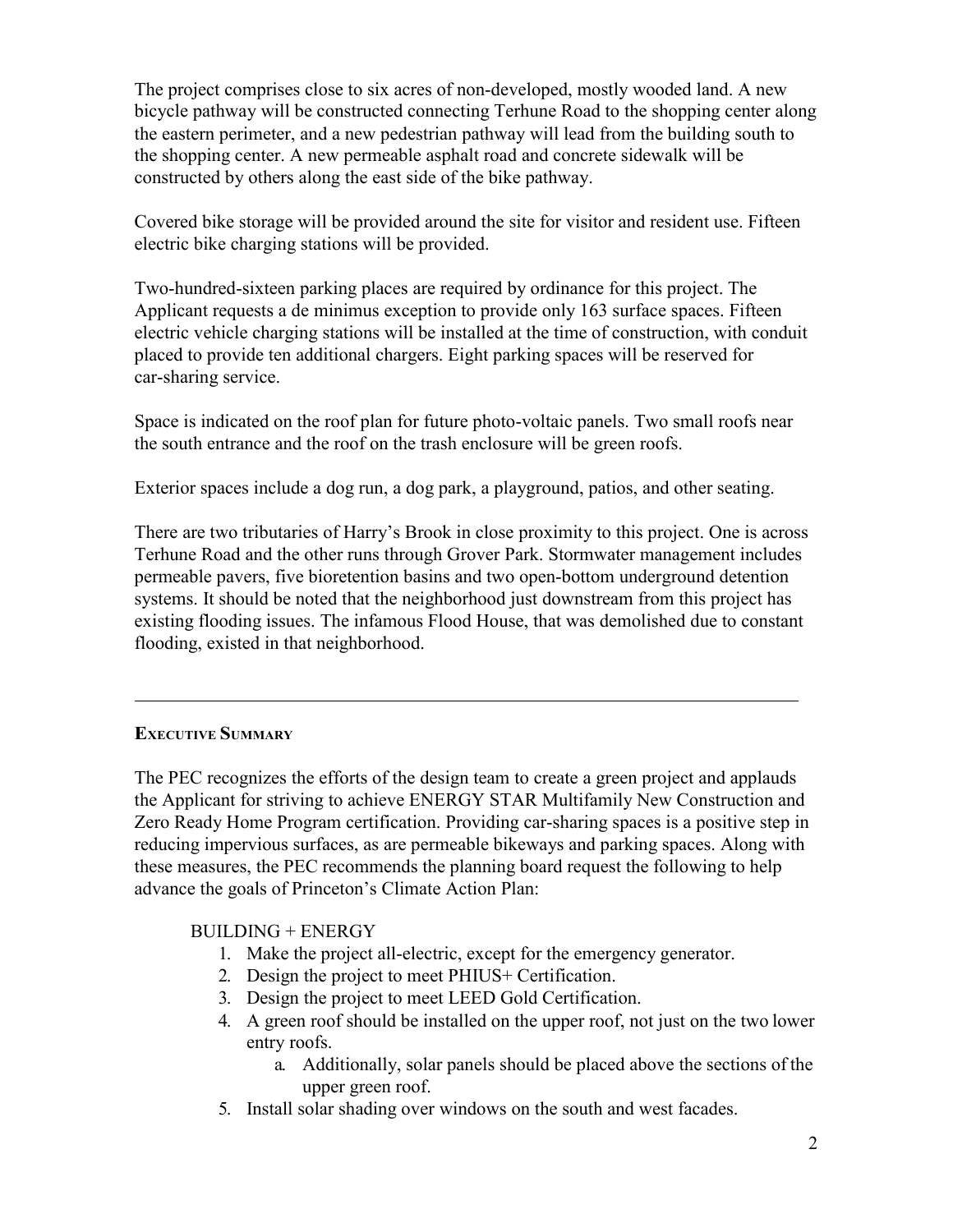#### STORMWATER MANAGEMENT

- 1. Increase the use of Low Impact Design interventions throughout the property to reduce stormwater runoff flow rates.
- 2. Review the impact of stormwater on the Harry's Brook Watershed together with other neighboring development projects in a systemic manner.

## TRANSPORTATION

- 1. Go beyond just meeting the new NJ EVSE requirement and increase the proposed number of future EV charging stations served by the conduit.
- 2. Allow enough space in the bike storage room for employee bike parking.
- 3. Ensure the traffic study report includes all future development projects in the region of the Princeton Shopping Center and adjoining areas and roads anticipating the change in the Harrison Street traffic flow.

## LANDSCAPE

- 1. Revisit the tree removal plan to save more of the mature trees and small groves that may serve as "tiny forests" that mix native species to support biodiversity in this urban area.
- 2. Reconcile the demolition plan drawing (C-03) with the tree removal plan (TR-1) to accurately show which trees will be removed and which will remain.
- 3. Diversify tree species along a row of trees.
- 4. Provide a community garden properly protected from deer.
- 5. Develop a leaf maintenance plan that includes mulching and/or composting the leaves – leaving the leaves on site – consistent with Princeton's Guide to Fall Leaf Management.
- 6. Minimize areas of lawn to only where necessary for recreation and maximize areas of native herbaceous planting.

## ENVIRONMENTAL JUSTICE

All the affordable units on the first floor face the parking lot. Some should face Terhune Road.

#### **DETAILED RECOMMENDATIONS**

#### BUILDING - ENERGY

The building should be all-electric (except for emergency generators). Air and water should be heated by heat pumps and induction stoves should be used. Noting that Terhune Development Urban Renewal LLC has been recognized with the US Department of Energy Advanced Building Construction Award for designing and implementing prefabricated, all-electric, deep energy retrofit in affordable housing, there should be a similar attention to designing an all-electric project here.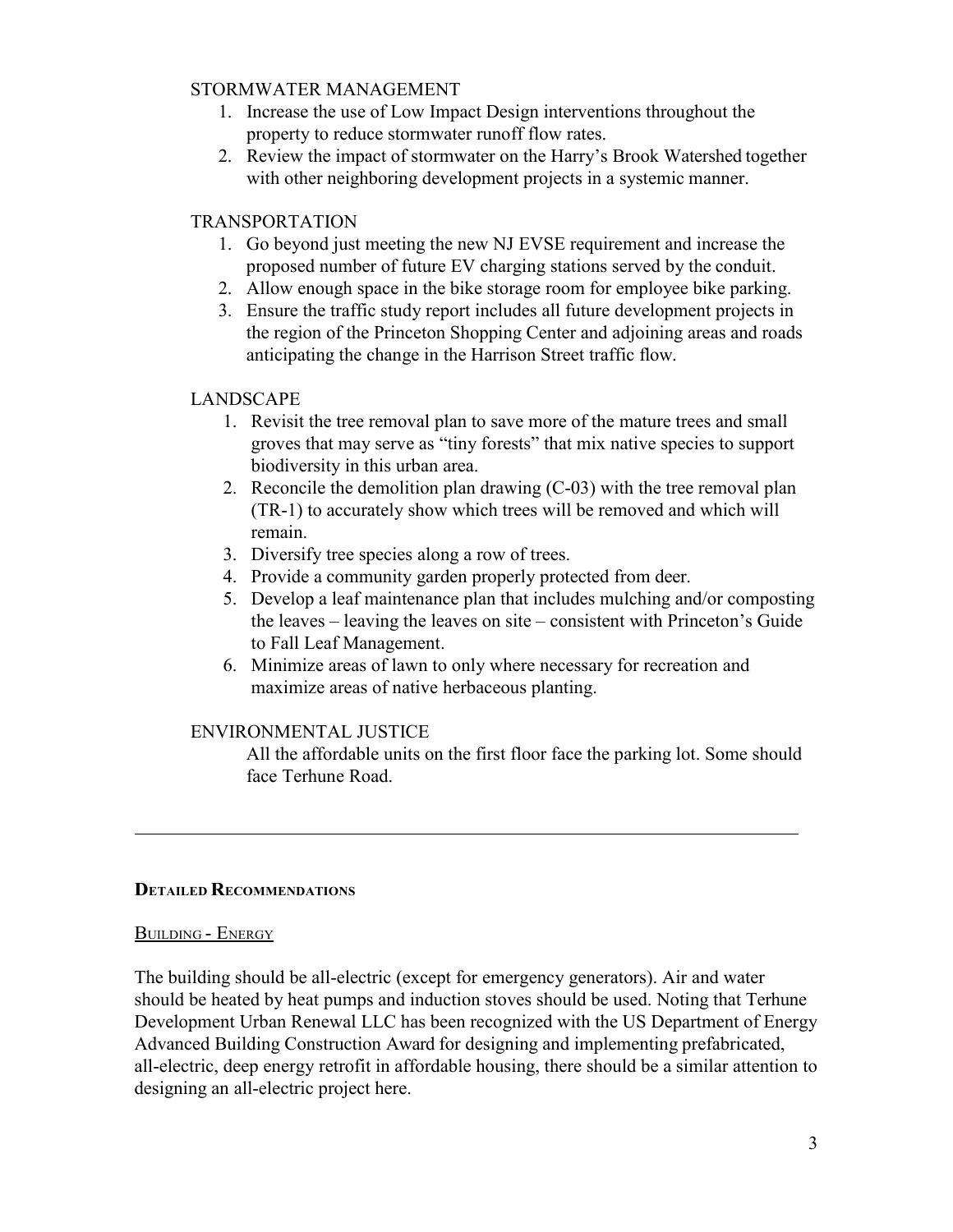The project should apply for PHIUS+ Certification. With this project already designed to Zero Energy Ready Home, which has been integrated into the PHIUS+ program, this should not be a heavy lift. See:

[https://www.phius.org/phius-certification-for-buildings-products/project-certification/overv](https://www.phius.org/phius-certification-for-buildings-products/project-certification/overview) [iew](https://www.phius.org/phius-certification-for-buildings-products/project-certification/overview)

PEC recommends applying for LEED Gold Certification in order to demonstrate that the green building standards will be achieved.

As per the Harrison/Terhune Redevelopment Plan's goals and objectives, it is a provision to "reduce building energy and stormwater impacts by installing rooftop solar panels and green roof areas." To maximize both solar potential and green roof area, green roof along the upper roof covered by solar panels will increase the efficiency of both. Installing a green roof under solar panels helps keep the panels cooler, which increases their efficiency. A biosolar roof creates a symbiotic relationship between the PV panels and the green roof. <https://livingroofs.org/green-roofs-solar-power/>

Use of exterior solar shading over windows will block heat gain in the summer months yet allow heat to infiltrate during the cooler months, thus mitigating energy consumption and costs.

To provide natural ventilation even during rainstorms, include awning style windows where possible.

Measures should be taken to reduce the risk of bird crashes on the larger expanses of glazing.

#### LANDSCAPING AND EXTERIOR SPACES

By relocating some of the parallel parking along Terhune Road, some of the mature pine trees could be saved. This would help decrease heat island effect on the street, help to prevent erosion, increase rainwater infiltration into the soil, and provide carbon sequestration. Parking spaces in the lots as proposed are 9'x18'. Industry standard, as indicated on page 10 of the traffic study, is 8'-3" to 8'-6" for low turn-over land use, which applies in the lots. Perhaps some spaces could shift from the parallel parking on Terhune to the lot on the south side of the building.

There are trees marked for removal on the Tree Removal Plan that are not marked for removal on drawing C-03. A few of the trees identified are 348, 347, 329, 323, and 38. There may be others. This discrepancy should be fixed. In addition, the Applicant should revisit the plan to remove so many trees on the periphery of the property, especially along the border with the Princeton Shopping Center, to determine if more trees can be saved.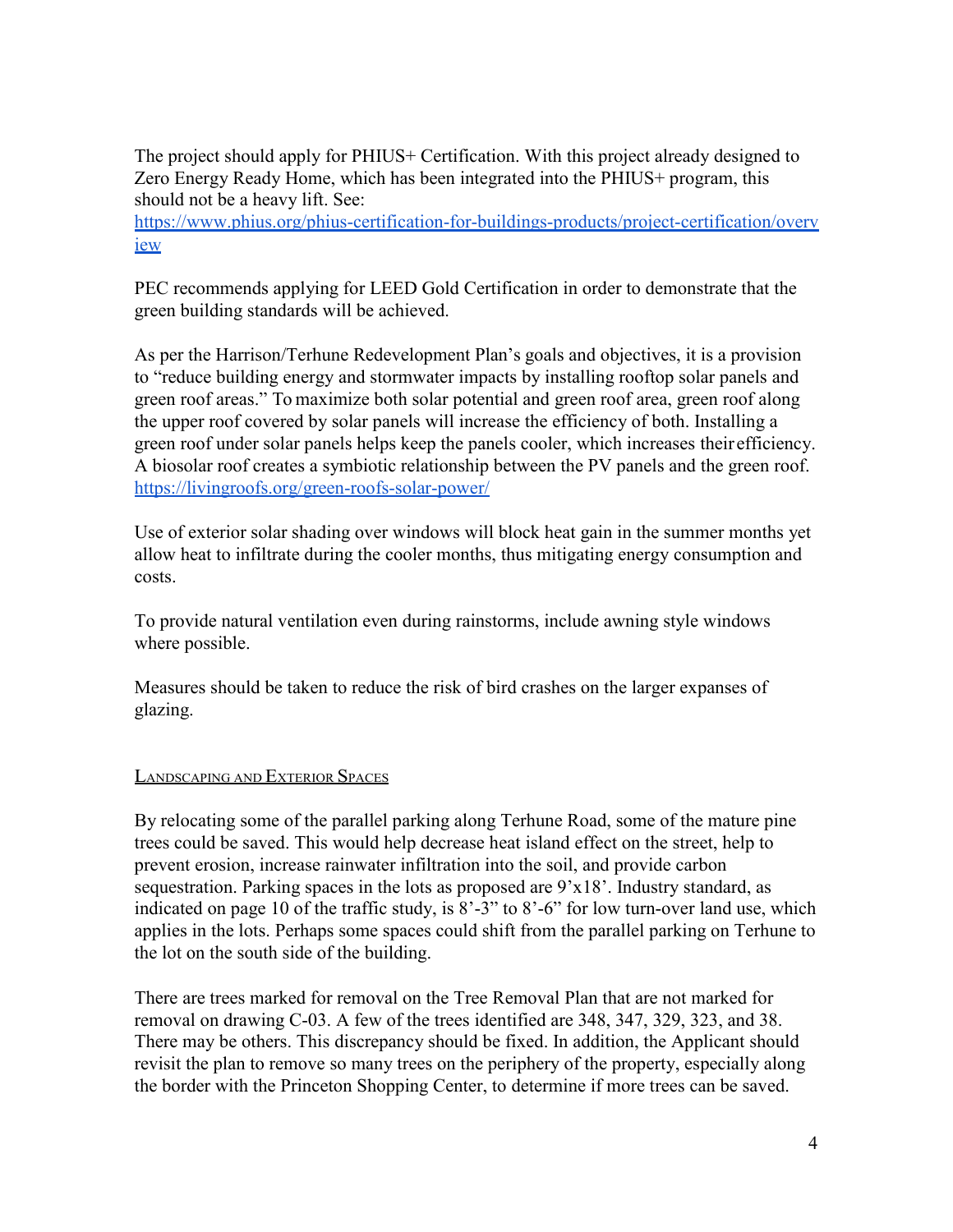The plaza at the north-east corner could have increased green space and reduced paver space.

To assure durability, the snow fence protection around trees to remain during construction should be made of wood slats or chain metal, not plastic.

All sidewalks should be six feet wide to provide the minimum width for two-way pedestrian traffic. As drawn, some sidewalks are four feet wide.

All planting should be rated for success in zone 7, as climate change is pushing our region to that designation.

#### STORMWATER MANAGEMENT

Data, from the Office of the New Jersey State Climatologist at Rutgers University, indicates that above average precipitation has occurred since 2000 with record amounts of rain occurring since 2010, and the likelihood that this trend will continue. The applicant should carefully reconsider stormwater management based on the increase in quantity and intensity of storms.

An approach consistent with the Town's Climate Action Plan goals would be to increase the use of green infrastructure. Mechanical stormwater treatment devices require regular maintenance and parts can become unavailable with time. There is ample space to create a generous green roof atop the apartment building which would greatly reduce stormwater flow rates.

The design team is encouraged to explore relocating the underground detention system on the north west side of the property to the west side along Harrison Street and in doing so retain a number of trees which would provide natural stormwater runoff control through absorption by the root systems as well as the leaves and needles.

#### WASTE MANAGEMENT

Though organic waste collection has been challenging in the past, the municipality continues to work toward a reliable and sustainable organic waste program in order to reduce the burden on landfills. Building owners must do the same. Drawings need to clearly show ample space provided for organic waste, recycling and trash.

Along with the plan to recycle 70% (by weight) of construction material, a demolition recycling plan should be developed. With the vast area of trees to be taken down, this plan should include identifying which trees can be salvaged for lumber, millwork or veneer. The remaining wood could be chipped.